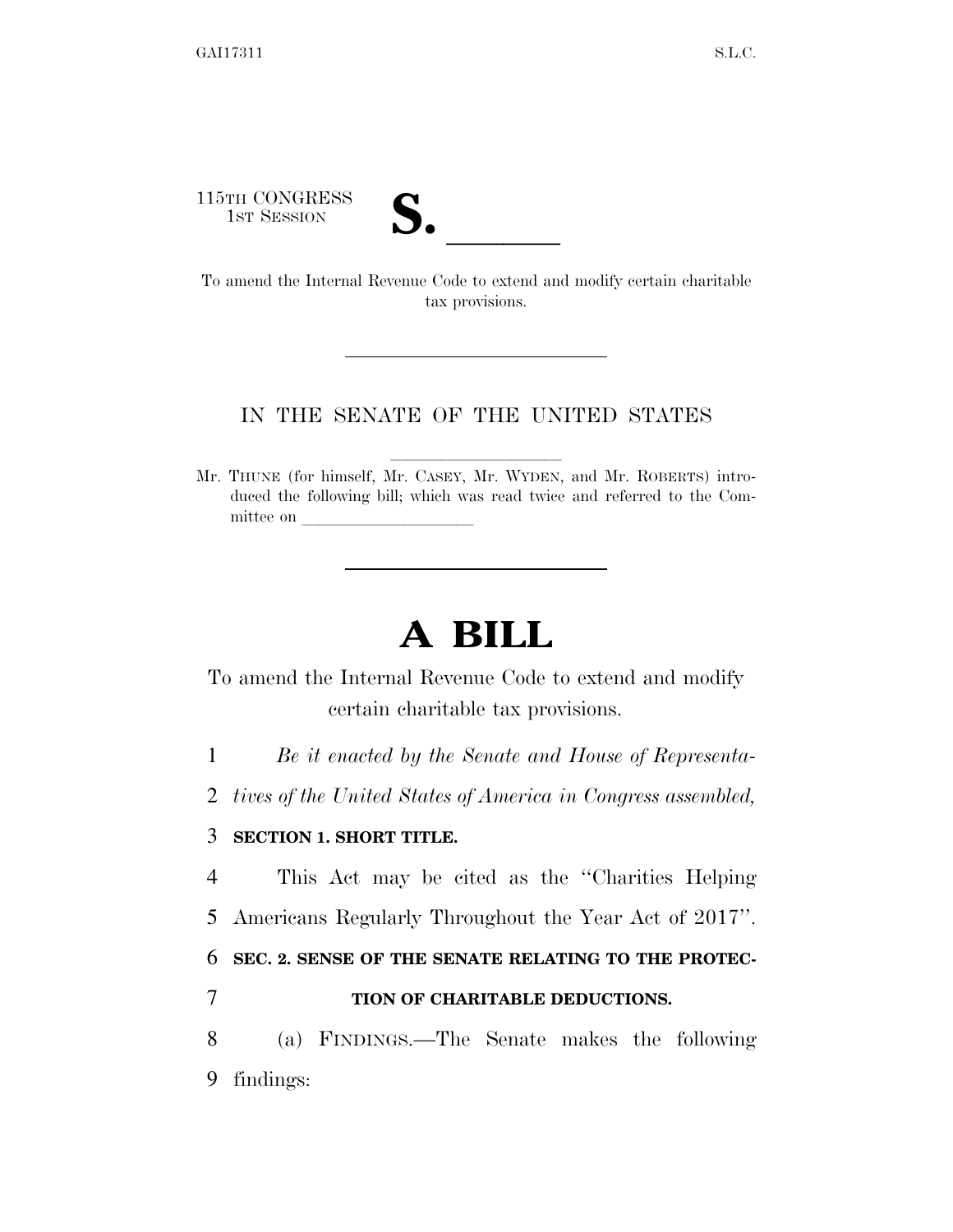| $\mathbf{1}$   | (1) The deduction for charitable contributions          |
|----------------|---------------------------------------------------------|
| $\overline{2}$ | has been an important and effective part of the tax     |
| 3              | code for almost 100 years.                              |
| $\overline{4}$ | (2) The deduction for charitable contributions          |
| 5              | is unique as it is the only provision that encourages   |
| 6              | taxpayers to give away a portion of their income for    |
| 7              | the benefit of others.                                  |
| 8              | (3) In 2012, nonprofit organizations provided           |
| 9              | $11,400,000$ jobs, accounting for $10.3$ percent of the |
| 10             | country's private-sector workforce.                     |
| 11             | $(4)$ In 2015, total charitable giving was esti-        |
| 12             | mated to be $$373,250,000,000$ (a 4.1-percent in-       |
| 13             | crease from 2014) and accounted for 2.1 percent of      |
| 14             | the gross domestic product.                             |
| 15             | (b) SENSE OF THE SENATE.—It is the sense of the         |
| 16             | Senate that—                                            |
| 17             | (1) encouraging charitable giving should be a           |
| 18             | goal of tax reform; and                                 |
| 19             | (2) Congress should ensure that the value and           |
| 20             | scope of the deduction for charitable contributions is  |
| 21             | not diminished during a comprehensive reform of the     |
| 22             | tax code.                                               |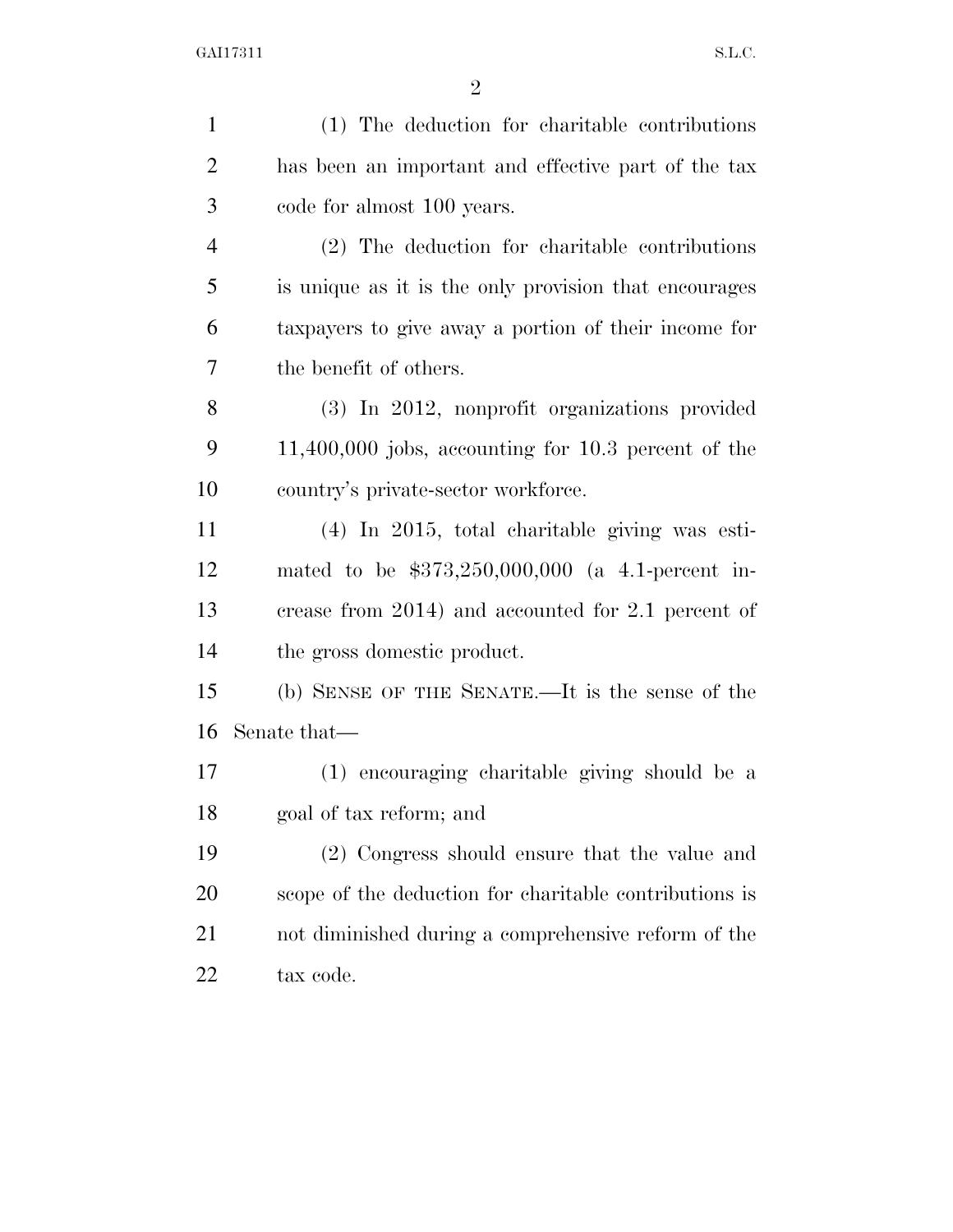## **SEC. 3. DETERMINATION OF STANDARD MILEAGE RATE FOR CHARITABLE CONTRIBUTIONS DEDUC-TION.**

 (a) DETERMINATION OF STANDARD MILEAGE RATE FOR CHARITABLE CONTRIBUTIONS DEDUCTION.—Sub- section (i) of section 170 of the Internal Revenue Code of 1986 is amended to read as follows:

8 "(i) STANDARD MILEAGE RATE FOR USE OF PAS- SENGER AUTOMOBILE.—For purposes of computing the deduction under this section for use of a passenger auto- mobile, the standard mileage rate shall be the rate deter- mined by the Secretary, which rate shall not be less than the standard mileage rate used for purposes of section 213.''.

 (b) EFFECTIVE DATE.—The amendment made by this section shall apply to miles traveled after the date of the enactment of this Act.

### **SEC. 4. MODIFICATION OF SUBSTANTIATION REQUIRE-MENTS FOR CHARITABLE CONTRIBUTIONS.**

 (a) IN GENERAL.—Paragraph (8) of section 170(f)(8) of the Internal Revenue Code of 1986 is amend- ed by striking subparagraph (D) and by redesignating subparagraph (E) as subparagraph (D).

 (b) EFFECTIVE DATE.—The amendments made by this section shall apply to contributions made in taxable years beginning after December 31, 2016.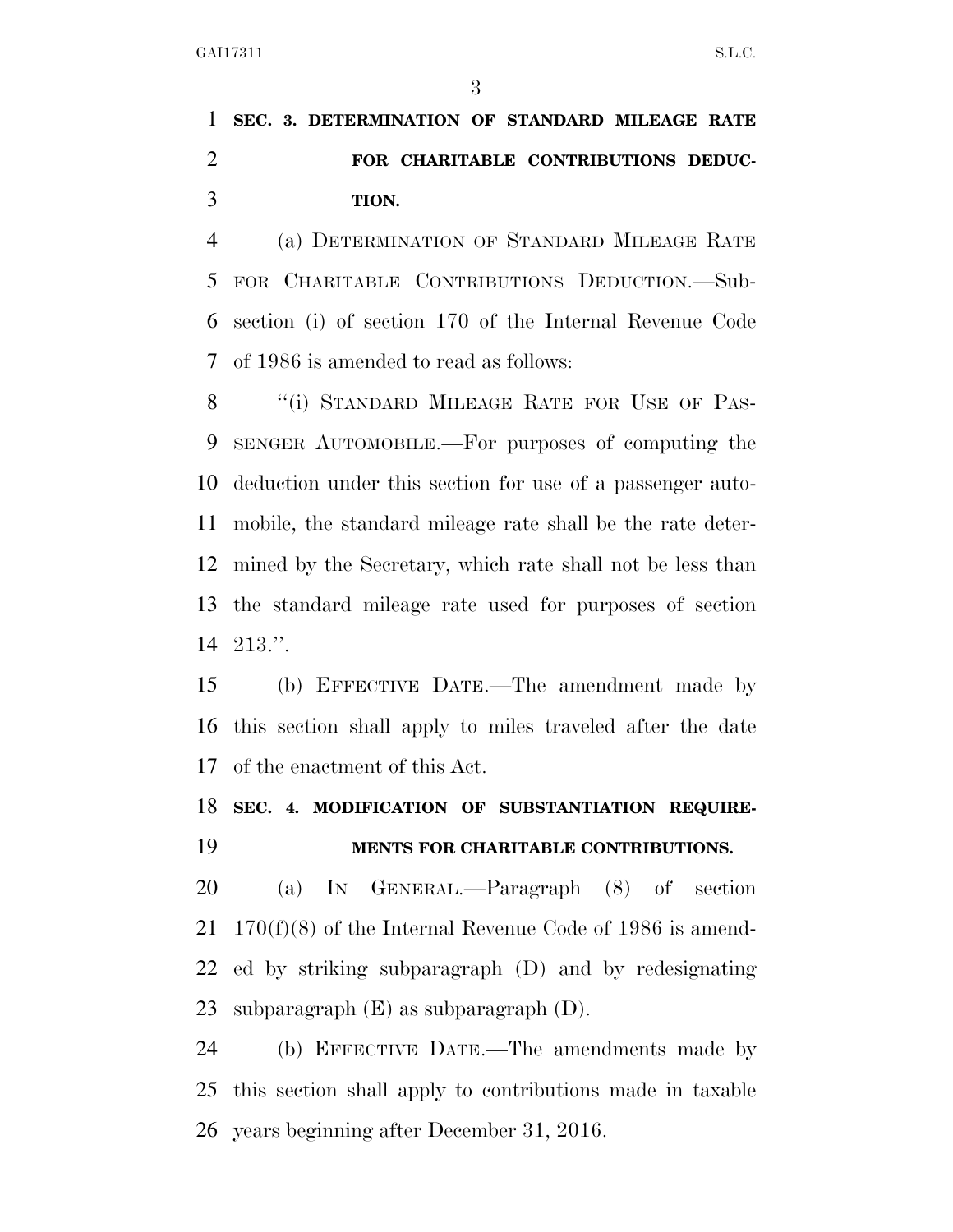### **SEC. 5. MANDATORY ELECTRONIC FILING FOR ANNUAL RE-TURNS OF EXEMPT ORGANIZATIONS.**

 (a) IN GENERAL.—Section 6033 of the Internal Rev- enue Code of 1986 is amended by redesignating subsection (n) as subsection (o) and by inserting after subsection (m) the following new subsection:

 ''(n) MANDATORY ELECTRONIC FILING.—Any orga- nization required to file a return under this section shall file such return in electronic form.''.

 (b) INSPECTION OF ELECTRONICALLY FILED AN- NUAL RETURNS.—Subsection (b) of section 6104 is amended by adding at the end the following: ''Any annual return required to be filed electronically under section 6033(n) shall be made available by the Secretary to the public in machine readable format.''.

(c) EFFECTIVE DATE.—

 (1) IN GENERAL.—Except as provided in para- graph (2), the amendments made by this section shall apply to taxable years beginning after the date of the enactment of this Act.

- 21 (2) TRANSITIONAL RELIEF.—
- 22 (A) SMALL ORGANIZATIONS.—

23 (i) IN GENERAL.—In the case of any small organizations, or any other organiza- tions for which the Secretary determines the application of the amendments made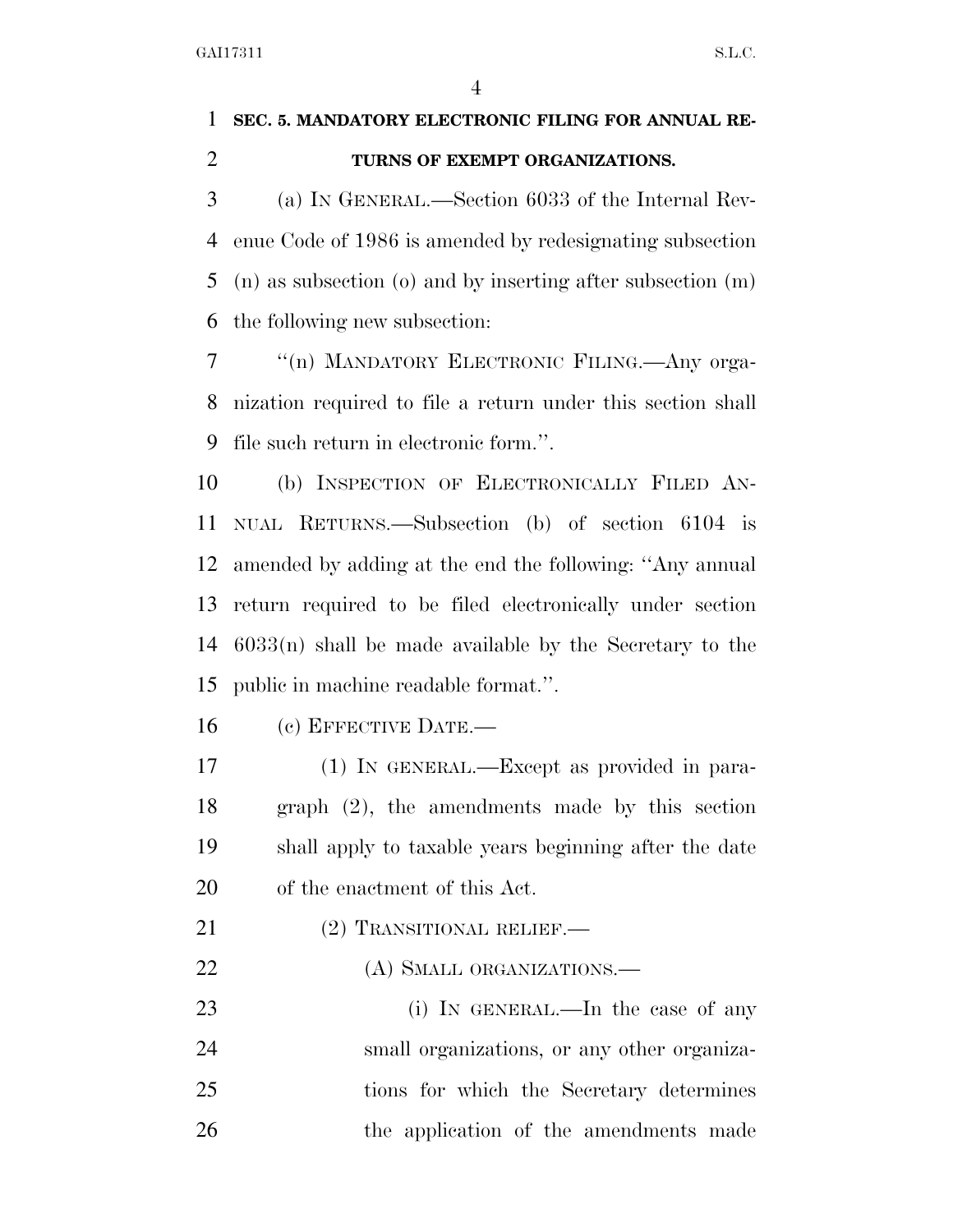| $\mathbf{1}$   | by subsection (a) would cause undue bur-          |
|----------------|---------------------------------------------------|
| $\overline{2}$ | den without a delay, the Secretary may            |
| 3              | delay the application of such amendments,         |
| $\overline{4}$ | but not later than taxable years beginning        |
| 5              | 2 years after the date of the enactment of        |
| 6              | this Act.                                         |
| 7              | (ii) SMALL ORGANIZATION.-For pur-                 |
| 8              | poses of clause (i), the term "small organi-      |
| 9              | zation" means any organization-                   |
| 10             | (I) the gross receipts of which for               |
| 11             | taxable year are less than<br>the                 |
| 12             | $$200,000, \text{ and}$                           |
| 13             | (II) the aggregate gross assets of                |
| 14             | which at the end of the taxable year              |
| 15             | are less than $$500,000$ .                        |
| 16             | (B) ORGANIZATIONS FILING FORM 990-                |
| 17             | T.—In the case of any organization described in   |
| 18             | section $511(a)(2)$ of the Internal Revenue Code  |
| 19             | of 1986 which is subject to the tax imposed by    |
| 20             | section $511(a)(1)$ of such Code on its unrelated |
| 21             | business taxable income, or any organization re-  |
| 22             | quired to file a return under section 6033 of     |
| 23             | such Code and include information under sub-      |
| 24             | section (e) thereof, the Secretary may delay the  |
| 25             | application of the amendments made by this        |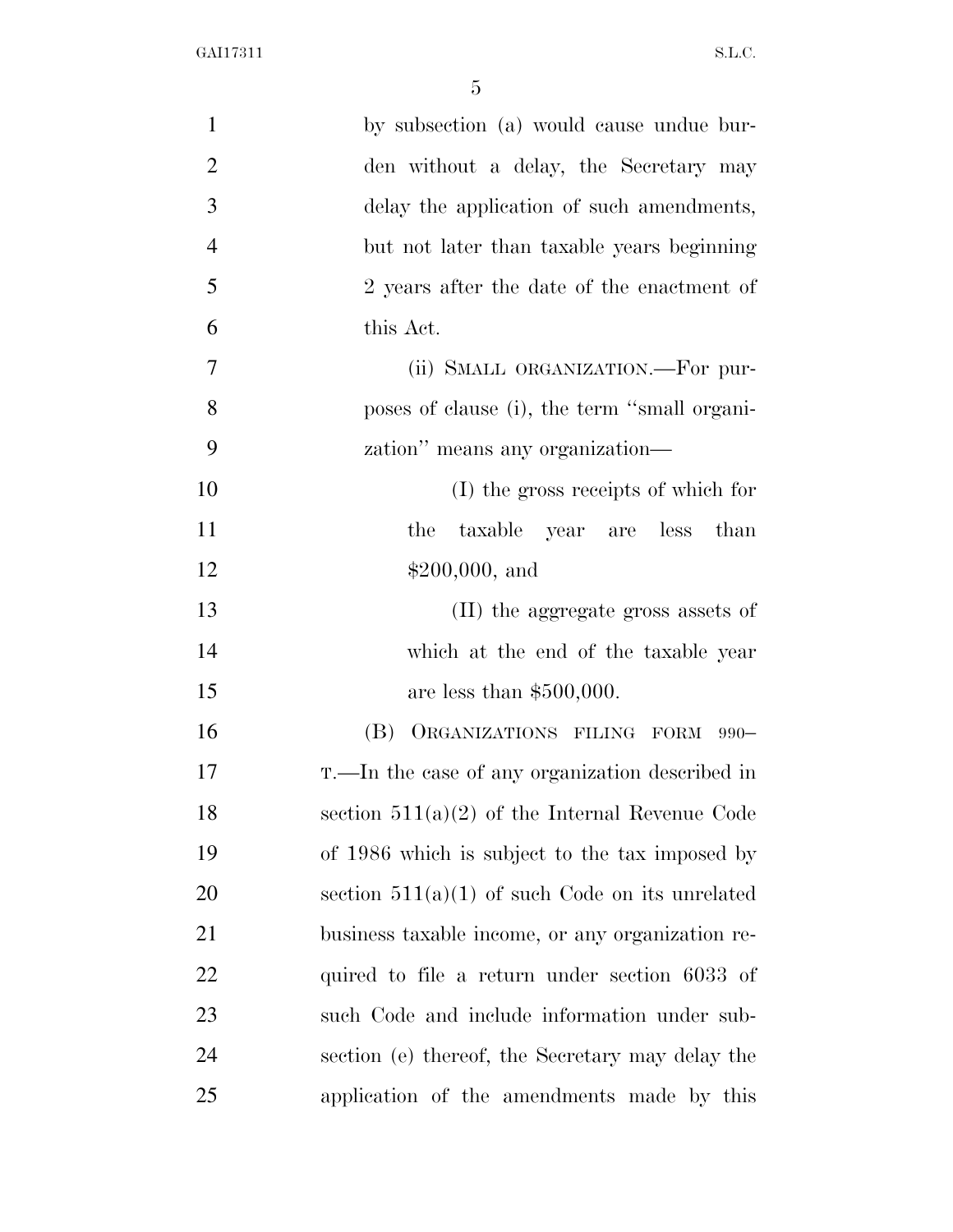| $\mathbf{1}$   | section, but not later than taxable years begin-          |
|----------------|-----------------------------------------------------------|
| $\overline{2}$ | ning 2 years after the date of the enactment of           |
| 3              | this Act.                                                 |
| $\overline{4}$ | SEC. 6. MODIFICATION OF RULES RELATING TO DONOR AD-       |
| 5              | <b>VISED FUNDS.</b>                                       |
| 6              | (a) ALLOWANCE OF TAX-FREE CHARITABLE<br>D <sub>IS</sub> - |
| 7              | TRIBUTIONS FROM INDIVIDUAL RETIREMENT<br>$AC-$            |
| 8              | COUNTS.-                                                  |
| 9              | IN GENERAL.—Clause (i) of<br>(1)<br>section               |
| 10             | $408(d)(8)(B)$ of the Internal Revenue Code of 1986       |
| 11             | is amended by striking "or any fund or account de-        |
| 12             | scribed in section $4966(d)(2)$ ".                        |
| 13             | (2) EFFECTIVE DATE.—The amendment made                    |
| 14             | by this subsection shall apply to distributions made      |
| 15             | in taxable years beginning after December 31, 2016.       |
| 16             | (b) RETURN DISCLOSURES.—                                  |
| 17             | (1) DISTRIBUTIONS.—Subsection (k) of section              |
| 18             | 6033 of the Internal Revenue Code of 1986 is              |
| 19             | amended—                                                  |
| 20             | $(A)$ in paragraph $(2)$ , by striking "and" at           |
| 21             | the end,                                                  |
| 22             | $(B)$ in paragraph $(3)$ , by striking the pe-            |
| 23             | riod at the end and inserting a comma, and                |
| 24             | (C) by adding at the end the following new                |
| 25             | paragraphs:                                               |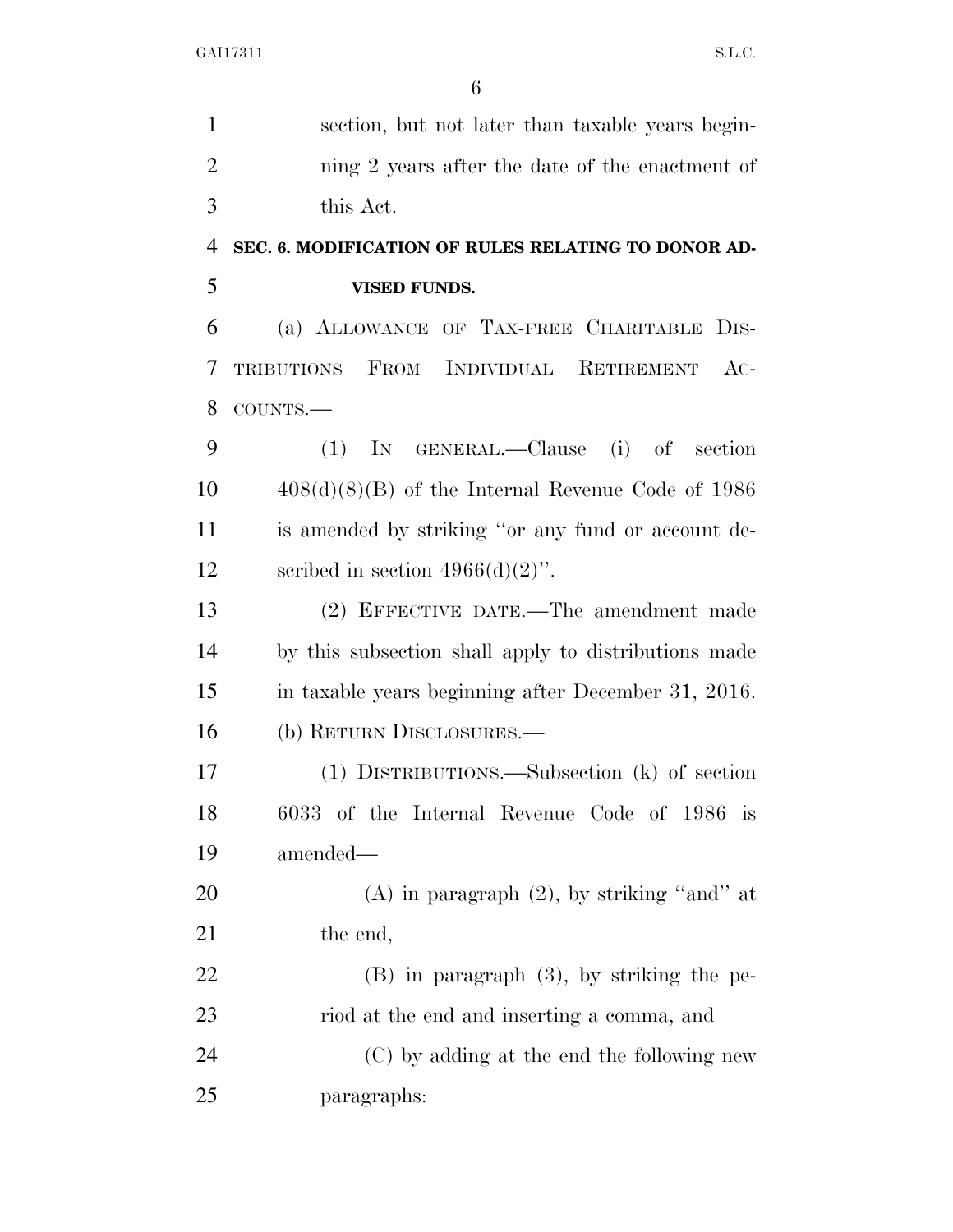| $\mathbf{1}$   | $(4)$ list the total number of such funds which         |
|----------------|---------------------------------------------------------|
| $\overline{2}$ | were in existence for the 36-month period ending at     |
| 3              | the close of such taxable year,                         |
| $\overline{4}$ | $\cdot$ (5) list the total number of funds described in |
| 5              | paragraph (4) which made at least 1 grant during        |
| 6              | the period described in such paragraph, and             |
| 7              | $(6)$ set forth—                                        |
| 8              | "(A) whether such organization has a pub-               |
| 9              | licly available policy with respect to funds which      |
| 10             | are inactive, dormant, or do not make distribu-         |
| 11             | tions during the period described in paragraph          |
| 12             | (4),                                                    |
| 13             | $\lq\lq(B)$ a description of the organization's         |
| 14             | policy for responding to funds described in sub-        |
| 15             | paragraph $(A)$ or a statement that no such pol-        |
| 16             | icy is in effect, and                                   |
| 17             | "(C) whether such organization regularly                |
| 18             | and consistently monitors and enforces compli-          |
| 19             | ance with the policy described in subparagraph          |
| 20             | $(A)$ with respect to such funds.".                     |
| 21             | (2) EFFECTIVE DATE.—The amendment made                  |
| 22             | by this subsection shall apply to returns for taxable   |
| 23             | years beginning after December 31, 2017.                |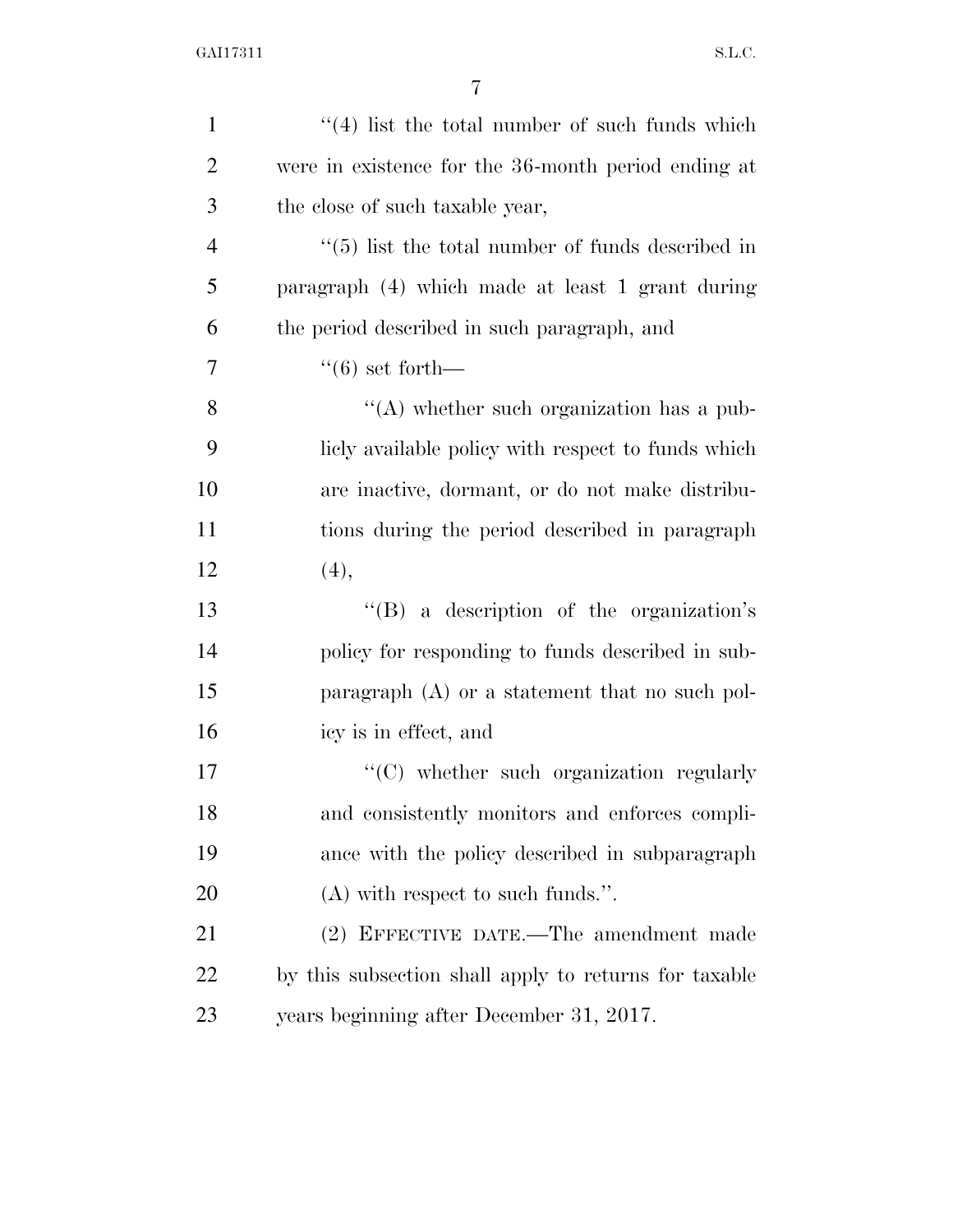# **SEC. 7. MODIFICATION OF THE TAX RATE FOR THE EXCISE TAX ON INVESTMENT INCOME OF PRIVATE FOUNDATIONS.**

 (a) IN GENERAL.—Section 4940(a) of the Internal Revenue Code of 1986 is amended by striking ''2 percent'' and inserting ''1 percent''.

 (b) ELIMINATION OF REDUCED TAX WHERE FOUN- DATION MEETS CERTAIN DISTRIBUTION REQUIRE- MENTS.—Section 4940 of such Code is amended by strik-ing subsection (e).

 (c) EFFECTIVE DATE.—The amendments made by this section shall apply to taxable years beginning after the date of the enactment of this Act.

# **SEC. 8. EXCEPTION FROM PRIVATE FOUNDATION EXCESS BUSINESS HOLDINGS TAX FOR CERTAIN PHILANTHROPIC BUSINESS HOLDINGS.**

 (a) IN GENERAL.—Section 4943 of the Internal Rev- enue Code of 1986 is amended by adding at the end the following new subsection:

20 "(g) EXCEPTION FOR CERTAIN PHILANTHROPIC BUSINESS HOLDINGS.—

22 "(1) IN GENERAL.—Subsection (a) shall not apply with respect to the holdings of a private foun- dation in any business enterprise which for the tax-able year meets—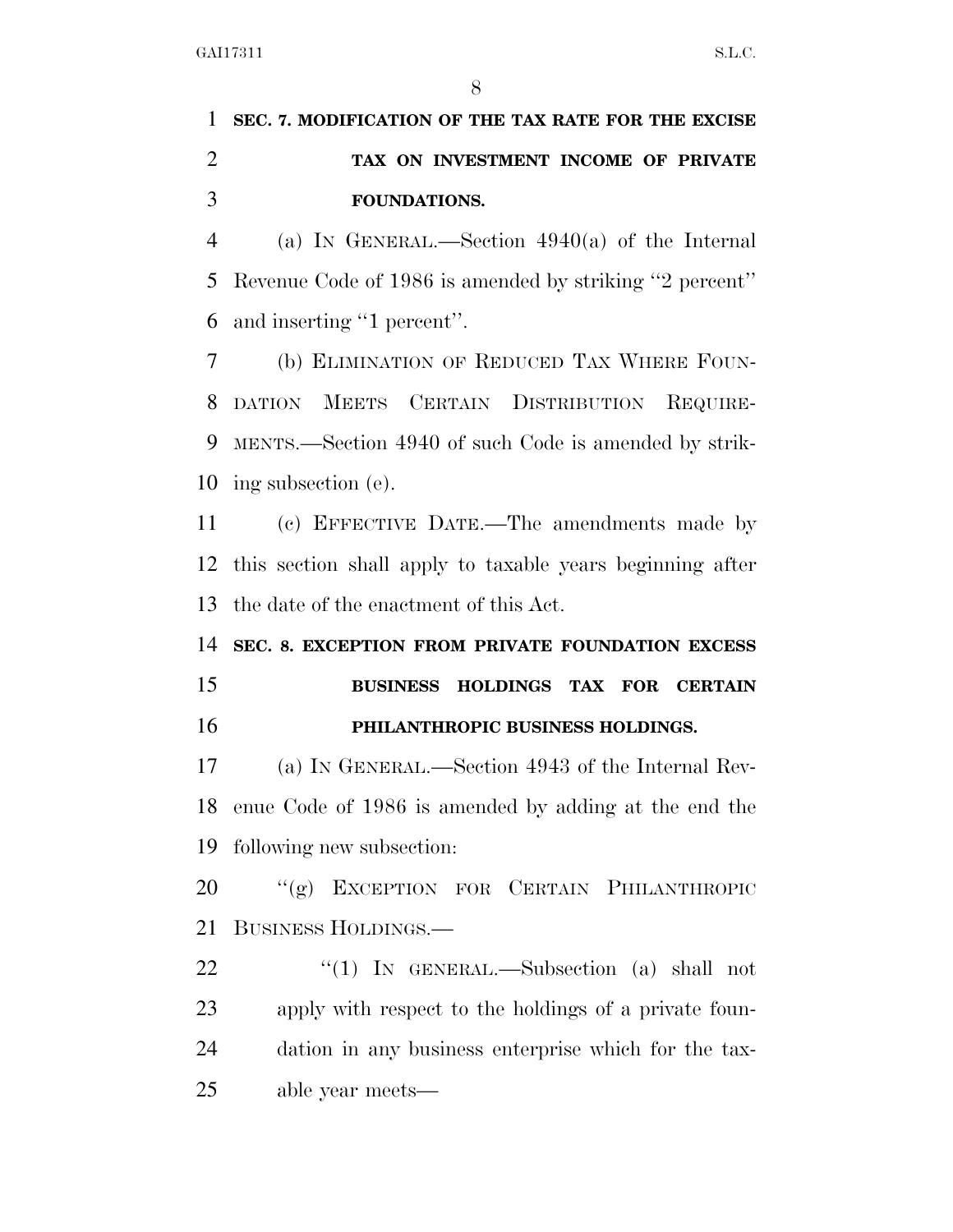| $\mathbf{1}$   | "(A) the exclusive ownership requirements           |
|----------------|-----------------------------------------------------|
| $\overline{2}$ | of paragraph $(2)$ ,                                |
| 3              | $\lq\lq (B)$ the all profits to charity requirement |
| $\overline{4}$ | of paragraph $(3)$ , and                            |
| 5              | "(C) the independent operation require-             |
| 6              | ments of paragraph $(4)$ .                          |
| 7              | "(2) EXCLUSIVE OWNERSHIP.—The exclusive             |
| 8              | ownership requirements of this paragraph are met    |
| 9              | $if$ —                                              |
| 10             | $\lq\lq$ all ownership interests in the business    |
| 11             | enterprise are held by the private foundation at    |
| 12             | all times during the taxable year, and              |
| 13             | $\lq\lq$ (B) all the private foundation's ownership |
| 14             | interests in the business enterprise were ac-       |
| 15             | quired under the terms of a will or trust upon      |
| 16             | the death of the testator or settlor, as the case   |
| 17             | may be.                                             |
| 18             | $``(3)$ ALL PROFITS TO CHARITY.—                    |
| 19             | "(A) IN GENERAL.—The all profits to                 |
| 20             | charity requirement of this paragraph is met if     |
| 21             | the business enterprise, not later than 120 days    |
| 22             | after the close of the taxable year, distributes    |
| 23             | an amount equal to its net operating income for     |
| 24             | such taxable year to the private foundation.        |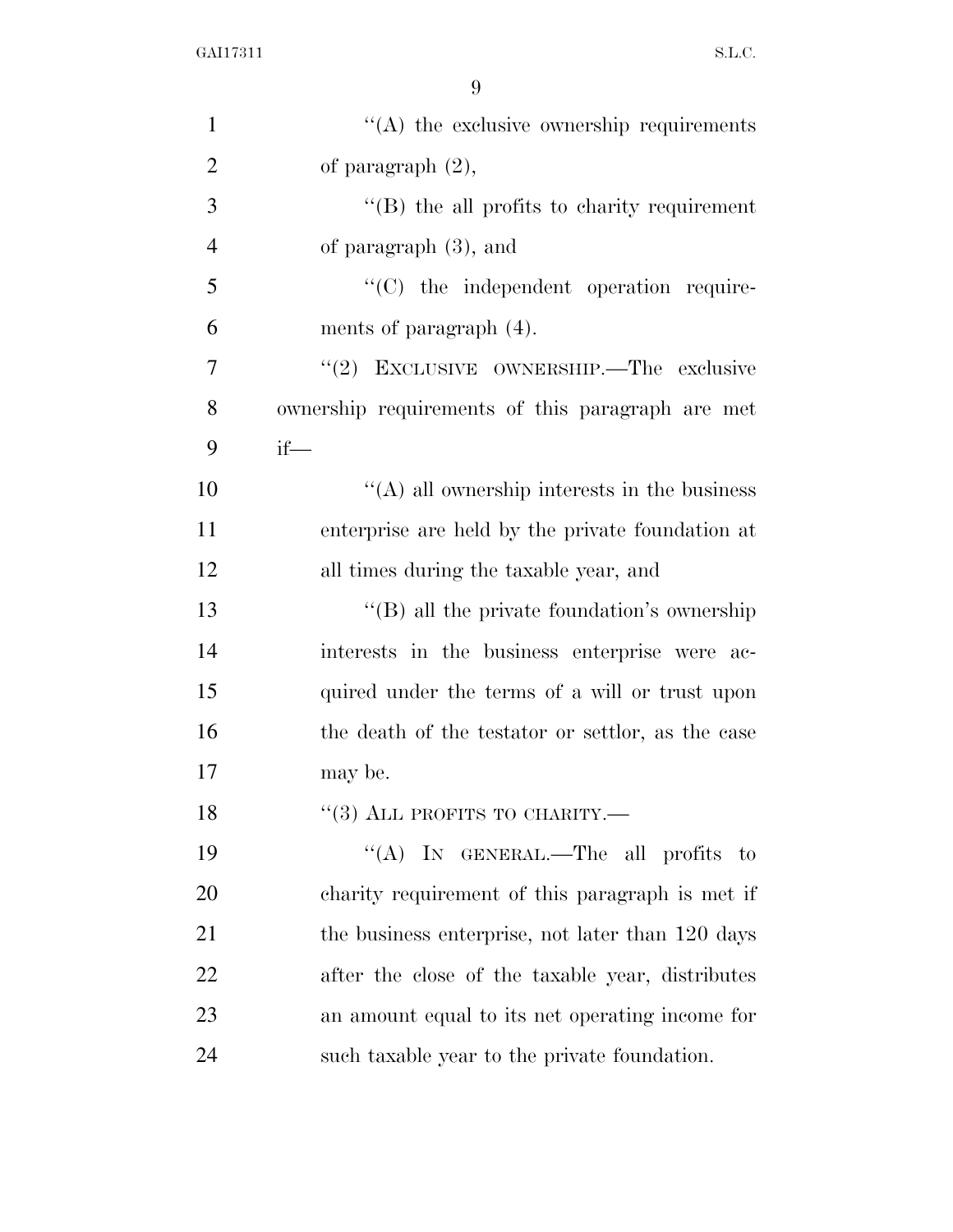| $\mathbf{1}$   | "(B) NET OPERATING INCOME.-For pur-                |
|----------------|----------------------------------------------------|
| $\overline{2}$ | poses of this paragraph, the net operating in-     |
| 3              | come of any business enterprise for any taxable    |
| $\overline{4}$ | year is an amount equal to the gross income of     |
| 5              | the business enterprise for the taxable year, re-  |
| 6              | duced by the sum of—                               |
| $\overline{7}$ | "(i) the deductions allowed by chapter             |
| 8              | 1 for the taxable year which are directly          |
| 9              | connected with the production of such in-          |
| 10             | come,                                              |
| 11             | "(ii) the tax imposed by chapter 1 on              |
| 12             | the business enterprise for the taxable            |
| 13             | year, and                                          |
| 14             | "(iii) an amount for a reasonable re-              |
| 15             | serve for working capital and other busi-          |
| 16             | ness needs of the business enterprise.             |
| 17             | INDEPENDENT OPERATION.-The inde-<br>(4)            |
| 18             | pendent operation requirements of this paragraph   |
| 19             | are met if, at all times during the taxable year—  |
| 20             | $\lq\lq$ no substantial contributor (as defined    |
| 21             | in section $4958(c)(3)(C)$ to the private founda-  |
| 22             | tion, or family member of such a contributor       |
| 23             | (determined under section $4958(f)(4)$ ), is a di- |
| 24             | rector, officer, trustee, manager, employee, or    |
| 25             | contractor of the business enterprise (or an in-   |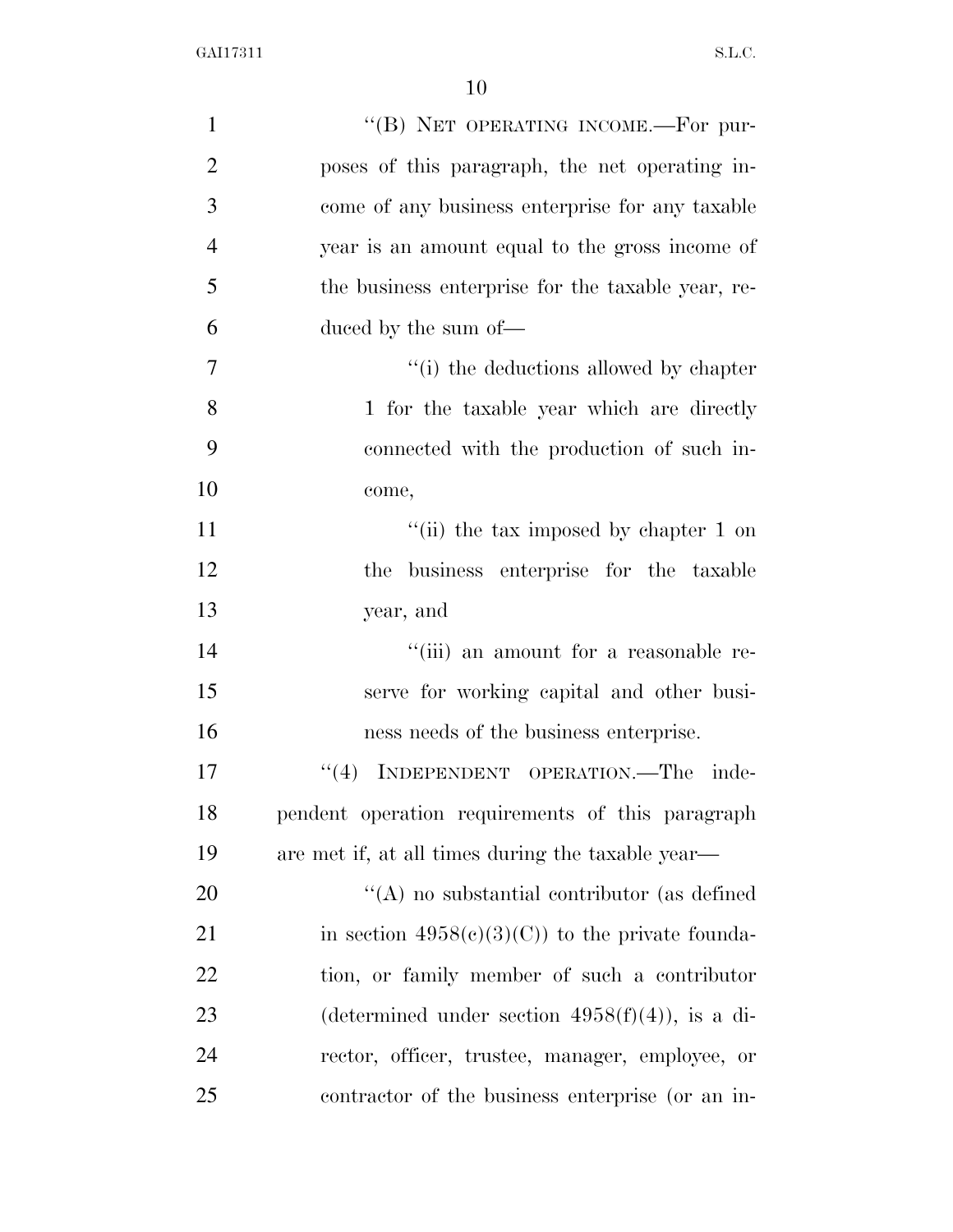| $\mathbf{1}$   | dividual having powers or responsibilities simi-                |
|----------------|-----------------------------------------------------------------|
| $\overline{2}$ | lar to any of the foregoing),                                   |
| 3              | "(B) at least a majority of the board of di-                    |
| $\overline{4}$ | rectors of the private foundation are individuals               |
| 5              | other than individuals who are either—                          |
| 6              | "(i) directors or officers of the busi-                         |
| $\overline{7}$ | ness enterprise, or                                             |
| 8              | "(ii) members of the family (deter-                             |
| 9              | mined under section $4958(f)(4)$ of a sub-                      |
| 10             | stantial contributor (as defined in section                     |
| 11             | $4958(c)(3)(C)$ to the private foundation,                      |
| 12             | and                                                             |
| 13             | $\lq\lq$ <sup>*</sup> (C) there is no loan outstanding from the |
| 14             | business enterprise to a substantial contributor                |
| 15             | (as so defined) to the private foundation or a                  |
| 16             | family member of such contributor (as so deter-                 |
| 17             | mined).                                                         |
| 18             | $``(5)$ CERTAIN DEEMED PRIVATE FOUNDATIONS                      |
| 19             | EXCLUDED.—This subsection shall not apply to—                   |
| 20             | "(A) any fund or organization treated as a                      |
| 21             | private foundation for purposes of this section                 |
| 22             | by reason of subsection (e) or $(f)$ ,                          |
| 23             | $\lq\lq (B)$<br>any trust described in<br>section               |
| 24             | $4947(a)(1)$ (relating to charitable trusts), and               |